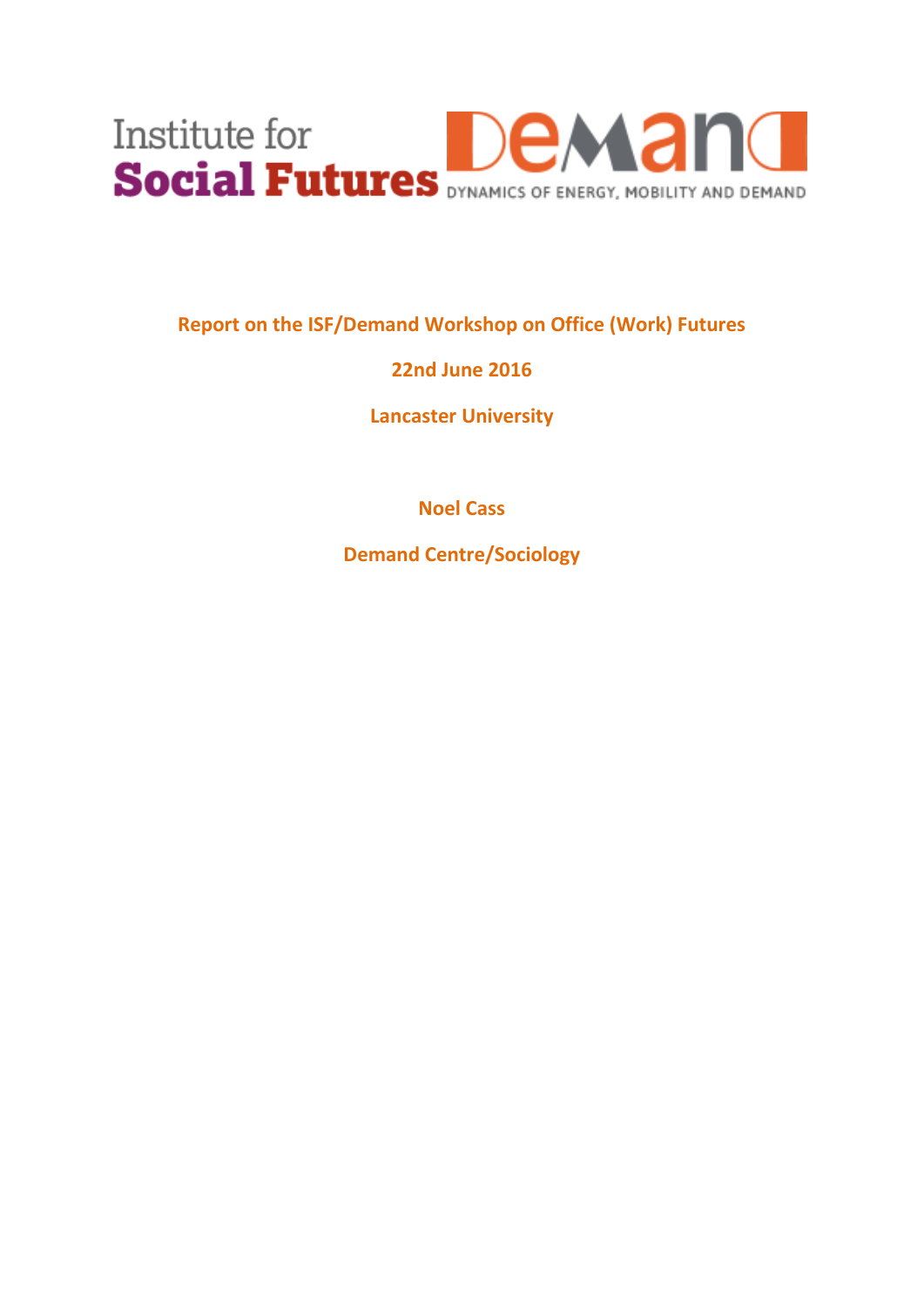# **Summary of Workshop**

The ISF agreed to support this workshop with up to £1000 funding in May 2016, and the workshop was organised to shape thinking in the Demand Centre in follow-up research emerging from the centre's project 3.2 on office building design, which had focused on London office building speculative development projects 2010-15. The workshop was designed to focus on what we heard in our (c. 50) interviews about identifiable trends in a number of areas, e.g.: office building design (particularly fit-out) following trends set in the 'cool' Tech, Media, Telecom sector; changes in the nature of organisations and work (less formality and hierarchy, more team-working, flexible and agile work etc.); and rapidly changing technology and devices – mostly more energy efficient but with rebound effects due to the proliferation of devices.

Researchers and authors from across the University and beyond were approached at fairly short notice (due to the short lead-in of funding and a spend deadline) to contribute presentations or responses to a [background paper](http://www.demand.ac.uk/wp-content/uploads/2016/07/Background-paper-Office-Work-Futures.pdf) that was circulated in advance. The result was the attendance of the following participants:

- Adrian Friday (Lancaster: Computing and Communications)
- Torik Holmes (Lancaster: Sociology)
- Lisa Wood (Lancaster: Medical School)
- Karen Dale (Lancaster: Organisation, Work & Technology)
- James Faulconbridge (Lancaster: Organisation, Work & Technology)
- Jan Bastiaans (Lancaster: Energy Manager)
- Nick Dunn (Lancaster Institute for the Contemporary Arts)
- Gibson Burrell (Leicester: Management)
- Janine Morley (Lancaster: Computing and Communications)
- Cathy Garner (Work Foundation)
- Matt Thomas (Lancaster: Management)
- Dimitra Dantsiou (Cambridge: Architecture)
- Ian Jones (Leeds: Institute for Transport Studies)
- Luigina Coilfi (Sheffield Hallam: Cultural Communication and Computing Research Institute)

The full programme of presentations and discussions is given in Appendix 1. The broad programme was organised in the following sessions:

## **1000-1100 Welcome, Introduction to the ISF and futures thinking, Framing the discussions**

**1100-1200 The future of office work: mobile, agile and flexible?** 

**1200-1300 The future of 'the office': the sites and times of office work**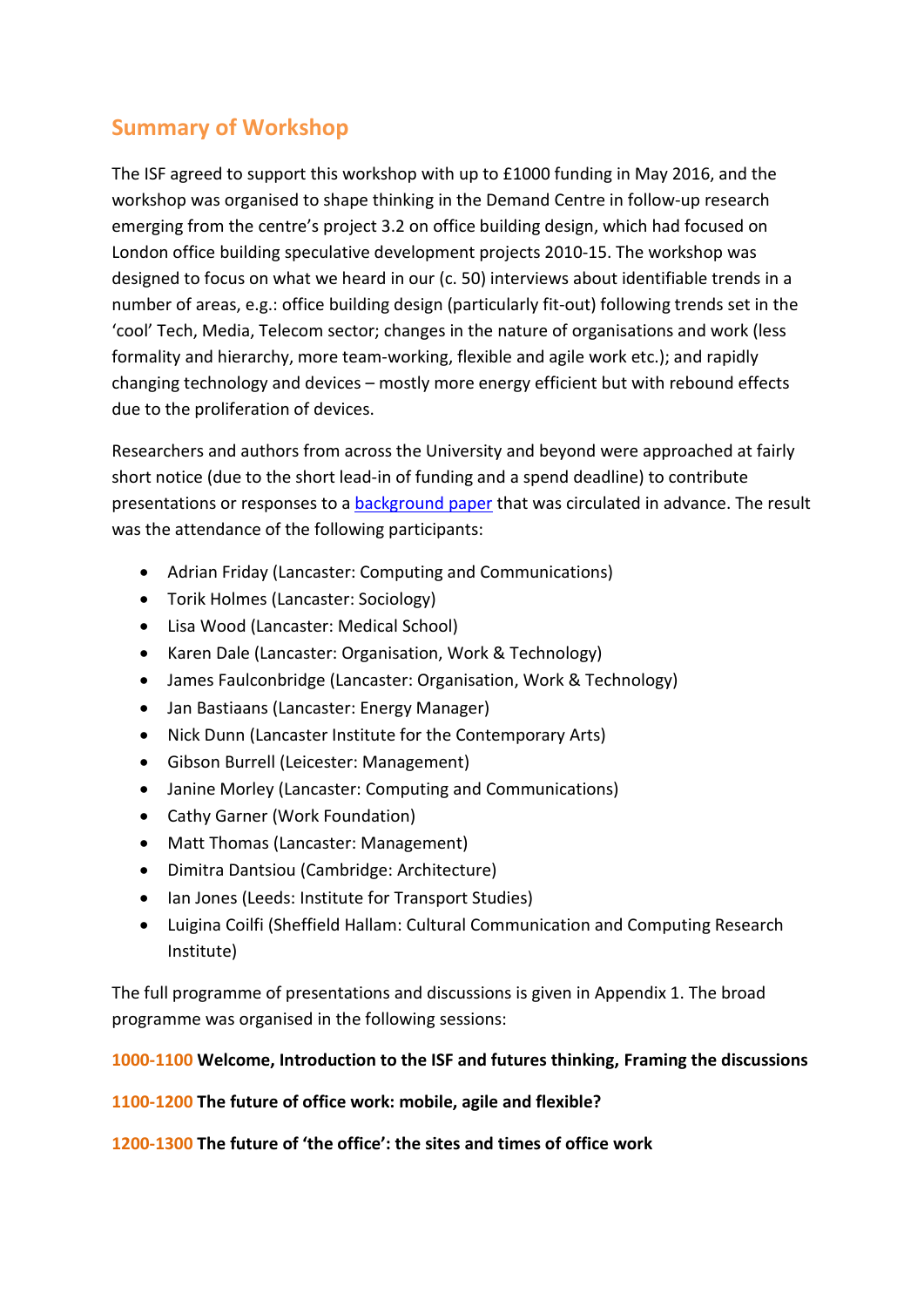## **1400-1500 Future technologies and the tools of office work**

### **1500-1600 Drawing out the implications and scoping future research programme**

The notes of the presentations and discussions are listed in Appendix 2, and power-points from the day are available on the ['Office Work' section of the](http://www.demand.ac.uk/workshop-office-work-futures-presentations/) DEMAND website.

## **Post-workshop feedback and summary**

A number of participants provided feedback on the workshop:

Adrian Friday suggested that future research in this area of office work practices might consider 'mixed methods' studies where device use/network use are logged and the data used to try to unpick the impacts of practices associated with work, as 'data logging' might provide some interesting insights on emerging work practices (where people are to focus, task switching, multiple device use etc.). This might provide some kind of accounting/analytics on whether or not there is a net gain or reduction per head in energy or externality impacts.

Matt Thomas made three suggestions for further work arising from the workshop as follows;

- 1. To understand the extent to which mobile/flexible working was a *substitute* or *supplement* to office work. There seemed to be an assumption that it could or would substitute for office work thereby reducing the need for office space; experience suggests that it is a supplement to office work which is still needed for many types of interaction
- 2. How do office requirements vary between different organizational types? My research is doing exactly this by taking a strategic perspective on organization types. I am using a framework proposed by Mintzberg that labels organizations as either Machine, Entrepreneurial, Professional or Adhocracy. I am using space syntax methodology to analyses the offices of 1 example of each
- 3. To understand the rhythms of interactions in offices better (time signatures). I have a large amount of field data on this subject from a single law firm. I have something like 1,000 observations of interactions that vary in time and space from 30 second interactions across desks to all day workshops with clients in a boardroom (and everything in between). I have not finished processing this data yet. The inspiration for this work was Lefebvre's Rhythmanalysis.

Ian Jones noted the research problems created by the huge multiplicity of different forms of 'office work', including 'front-facing' and support work, but also different functions of each. There are also sectoral differences, where staff in e.g. architecture, academia, finance, engineering and IT all spend a large part of their time either in meetings or in front of a computer. Also, daily work is rarely cleanly sliced into easily identifiable segments meaning that any given work hour even in one sector or for one type of worker might consist of several work practices and activities of different lengths, with different people or alone, of different functional type (emailing, meeting, talking, writing) all using different devices or technologies (or none). The issue arising is what would researching the above diversity tell us about 'office work', with a particular eye towards understanding the future of office space/work? He suggested three potential avenues. The first is collecting original data. The second is determining what data exists already, likely held by consultants. The third is looking at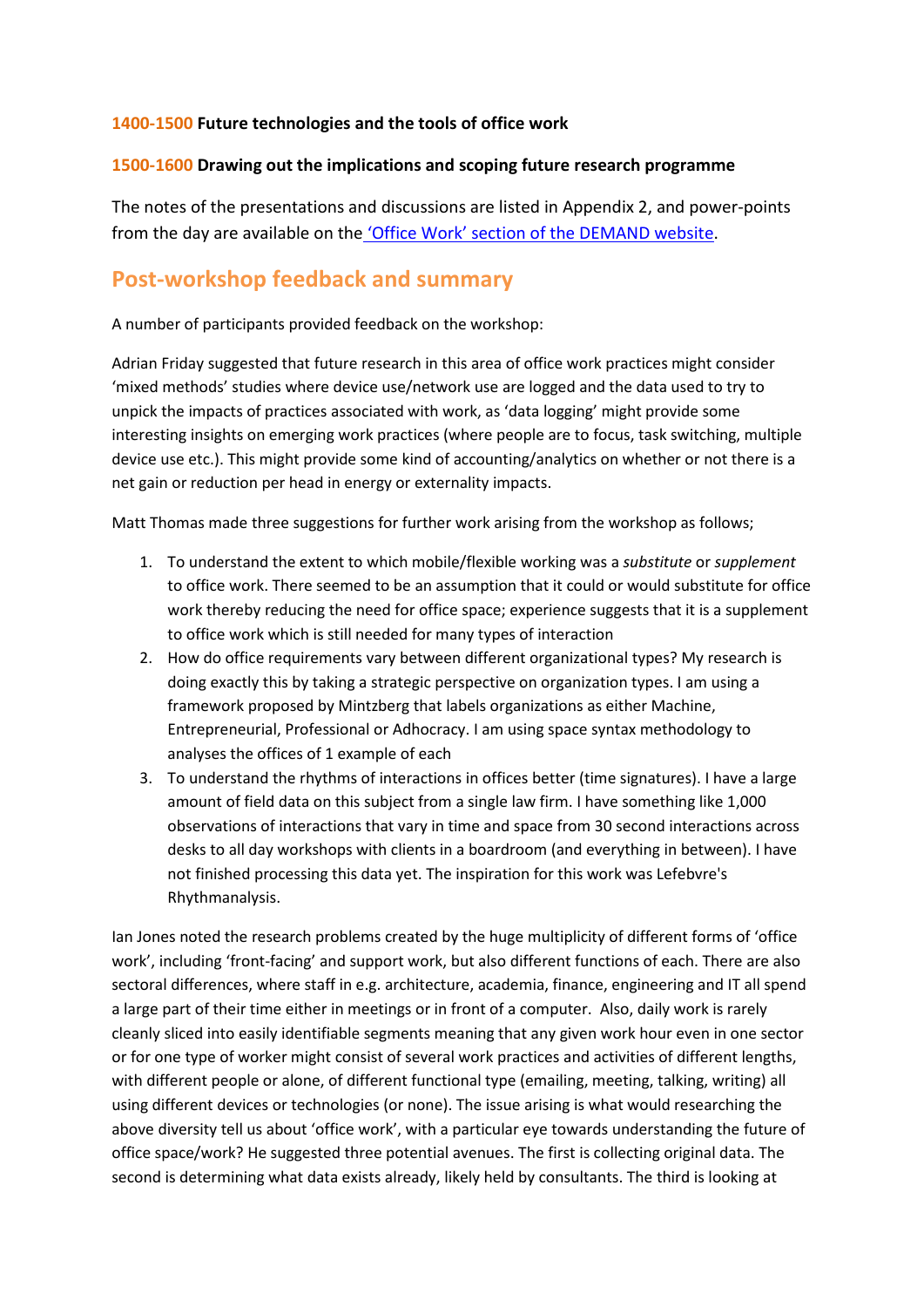ethnographic studies. Ian also provided the following reading on business travel and ethnographic work on the actual work practices of planners and Xerox workers:

- Jones, A. (2013). Conceptualising business mobilities: towards an analytical framework. Research in Transportation Business & Management, 9(0), 58-66.
- Hoch, C. J. (1994). What Planners Do: Power, Politics, and Persuasion. Chicago, IL: Planners Press, American Planning Association.
- Forester, J. (1989). Planning in the face of Power. Berkeley, California: University of California Press.
- Orr, J. E. (1996). Talking about machines: Enthography of a modern job. Ithaca, New York: Cornell University Press.
- Orr, J. E. (1990). Sharing Knowledge, Celebrating Identity: Community Memory in a Service Culture. In D. Middleton & d. Edwards (Eds.), Collective Remembering (pp. 169-189). London: Sage Publications.

Dimitra Dantsiou reflected on the transformations to the role and culture of office space and culture under globalisation, technological changes and urbanisation highlighted by the workshop. She related these insights and questions to her own work focussed on Universities, and the spatial, technological and energy characteristics of the evolving educational workplace, asking how Universities (and by extension, other organisations) can shape modern working practices, what types of workplaces will be needed in the future, and what the role of energy use feedback might be. She provided the following papers as further reading:

- Dantsiou, D. and Sunikka---Blank, M. (2015) 'Why does energy use feedback not work in workplaces? Insights From Social Practice Theory.', in *ECEEE 2015 Summer Study --- First Fuel Now*, Toulon, 2227-2236.
- Harrison, A. and Hutton, L. (2014) Design for the changing educational landscape: space, place and the future of learning, Routledge, London And New York.
- Palm, J. And Darby, S. (2014) 'The Meanings of Practices for energy consumption A comparison for homes and workplaces', Science & Technology Studies, 27(2), 72---92.

Elizabeth Shove provided observations about the workshop discussions, summarised, extended and explored below as a summary.

## **Summary of Discussions and Possibilities**

There was relatively little about **how to** *conceptualise* **futures** either of offices or office work. 'Ecological' visions of smart cities and homes are often linked to an image of flexible or home working. Grey literature consists of loose 'visions' of work which may be collectively influential or performative, but we have little understanding of **the** *current situation* or of recent trends in the meaning, nature and extent of office work. There might be link to ideas of 'the city', and evidence of urban change, e.g. what percentage of cities are 'offices', and is this shifting?

There was more on matters of *employment status* **and new forms of** *inequality*, e.g. the 'precariat', and of the labour involved in enabling 'uberisation' and on-demand services, but with no anchoring in an account of office work and its organisation. This was more an account of specialised vs generalised knowledge/work divides.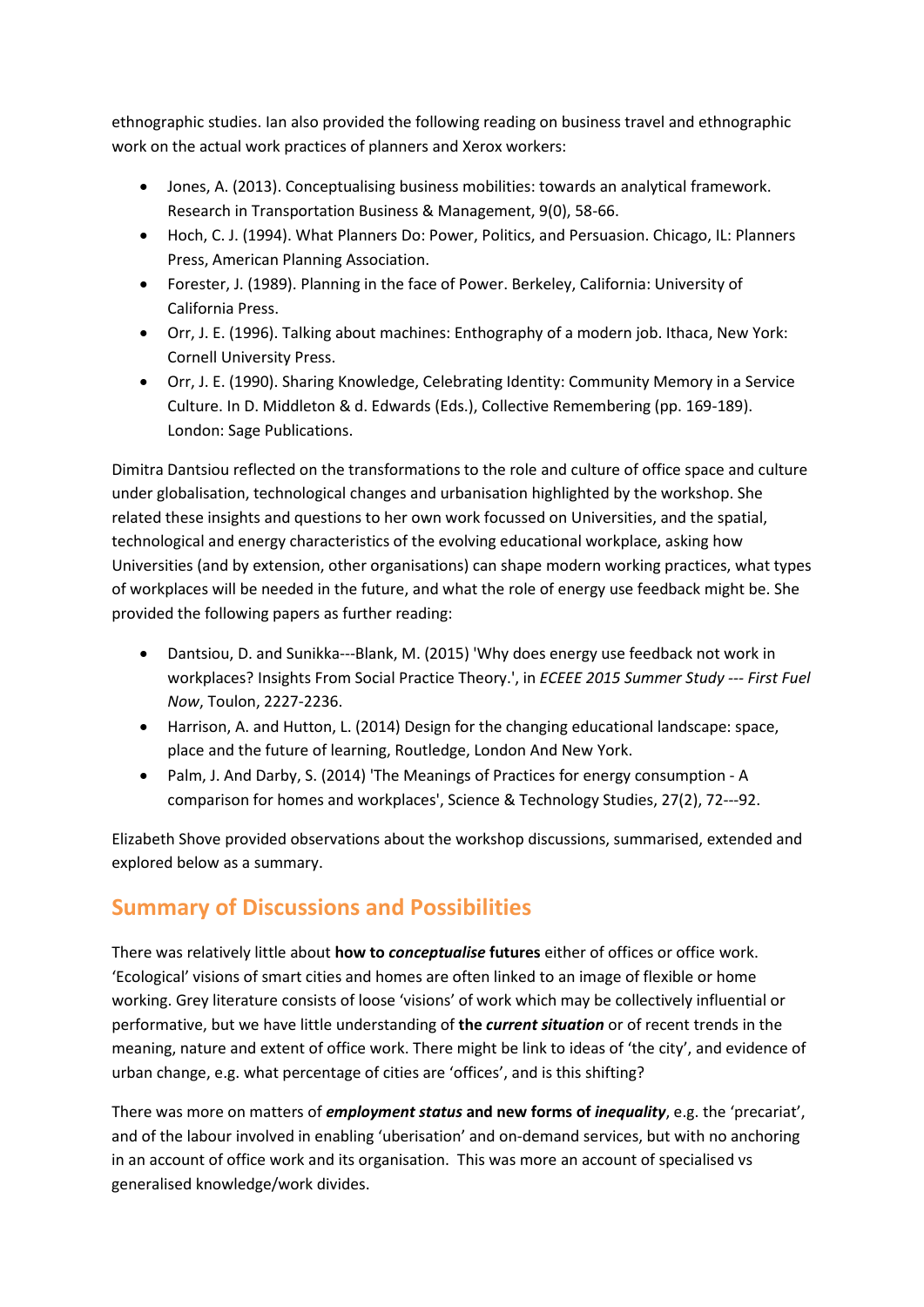There is something interesting about **the nature of the** *working day*, the **composition of work** (solo, collective) and **where it takes place**. This might be revealed by some kinds of time-space geographical mapping of 'office work': it seems convincing that lots f work is being done on detethered devices rather than paper being carried around. Iain Jones notes that travel has embedded itself into (certain) business practices. Lisa Wood (on ambulance crews) talks about the mobile equipment needed to act as an emergency response team: implying that ambulance crews might be a model for the 'future' office worker. There is no doubt that laptops and wireless have detached work, but what does this mean for space and time and practice? Cathy also highlighted the potential death of the 'big office', but that offices still have roles for organisations, which are increasingly smaller and more dispersed.

On **the** *space of work*, Luigina notices a company that is providing 'home' office furniture – in an intriguing colonisation of space, and also notes that workers have several digital identities: both personal and as a 'worker'. Janine recognises the personalisation of 'office' computers, and the use of one's own equipment at work. There are further questions, which are interesting, about whether *practices blend* **by** virtue of **being** *online*: e.g. people check insurance themselves, book flights, ask the CAB questions and get answers online, and take over what used to be office work for others.

Karen Dale and Gibson Burrell focus on *emotional attachment* **to office space**: as it is inhabited and lived in (as in home), or merely used (as in an hotel). They argue that this plays out in terms of the sense of 'whose space is it', which is a further enactment of employer-employee relations, including those of surveillance and control/management. They note the new managerial challenges of supervision of the absent, and the rise of self-management. Cathy repeats this point, noting the social politics of presenteeism, and also of email-presenteeism. There was the point that as with hotels, **uniformity** enables movement and diversification of locations – **standardisation** of wireless, etc. is vital.

James, on the office standards story, underlines the idea of **provider and consumer**, in which case the developer is the provider for the investor – of a marketable product; but in which 'actual' consumers, i.e. those who rent space are marginalised in that their 'requirements' are subordinate to the terms, conditions and criteria around which property markets are organised. So **what does this mean for 'future' provision**: one aspect is that the **infrastructure is** trundling along on a pathway that is to an extent **disconnected from office practice**. However, later, Janine's work suggests that the nature of this connection, and the equipping needed for officing is perhaps becoming more flexible so although costly, the disconnect doesn't prevent office work going on.

Jan Bastiaans (in common with most FMs) is meanwhile grappling with the unknown: the assumption is that an office is where people turn up for work and that it is a 9-5 site. However, the ways in which offices are used is shifting in untracked and not necessarily predictable ways.

## **What next?**

As a result of the workshop, and subsequent research, activities and conversations, it has been decided that a research proposal will be drafted, exploring a number of issues arising from the exploratory Office Work Futures research. This work is ongoing and detail can be provided as it takes shape to interested parties. At the moment it is likely that the research will involve collaboration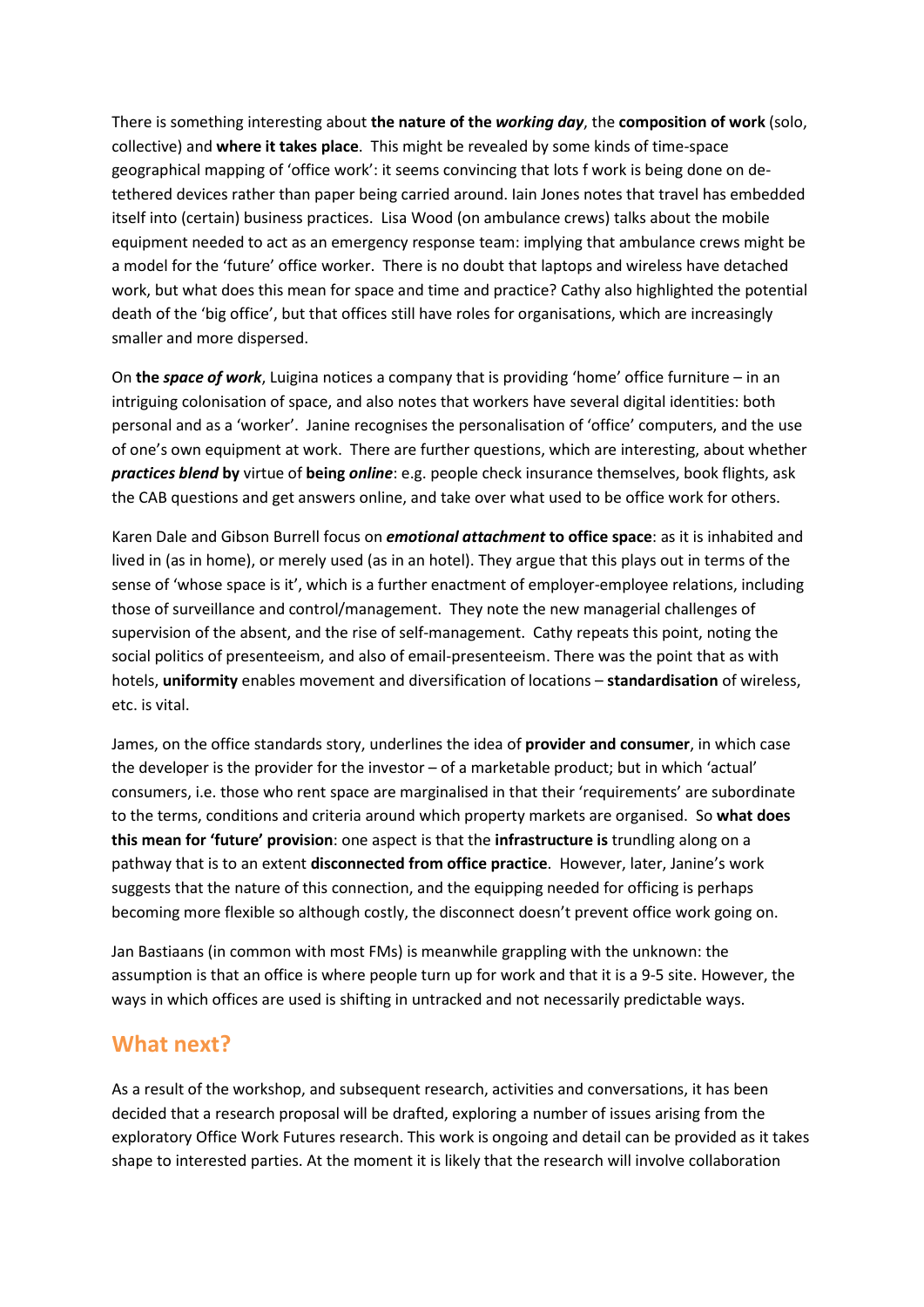between Lancaster and Reading University, and it will look at the extent and nature of flexible/mobile work, office and non-office work practices and devices, digital and 'traditional' office infrastructures, and changes at the urban level in real estate, land-use and transport.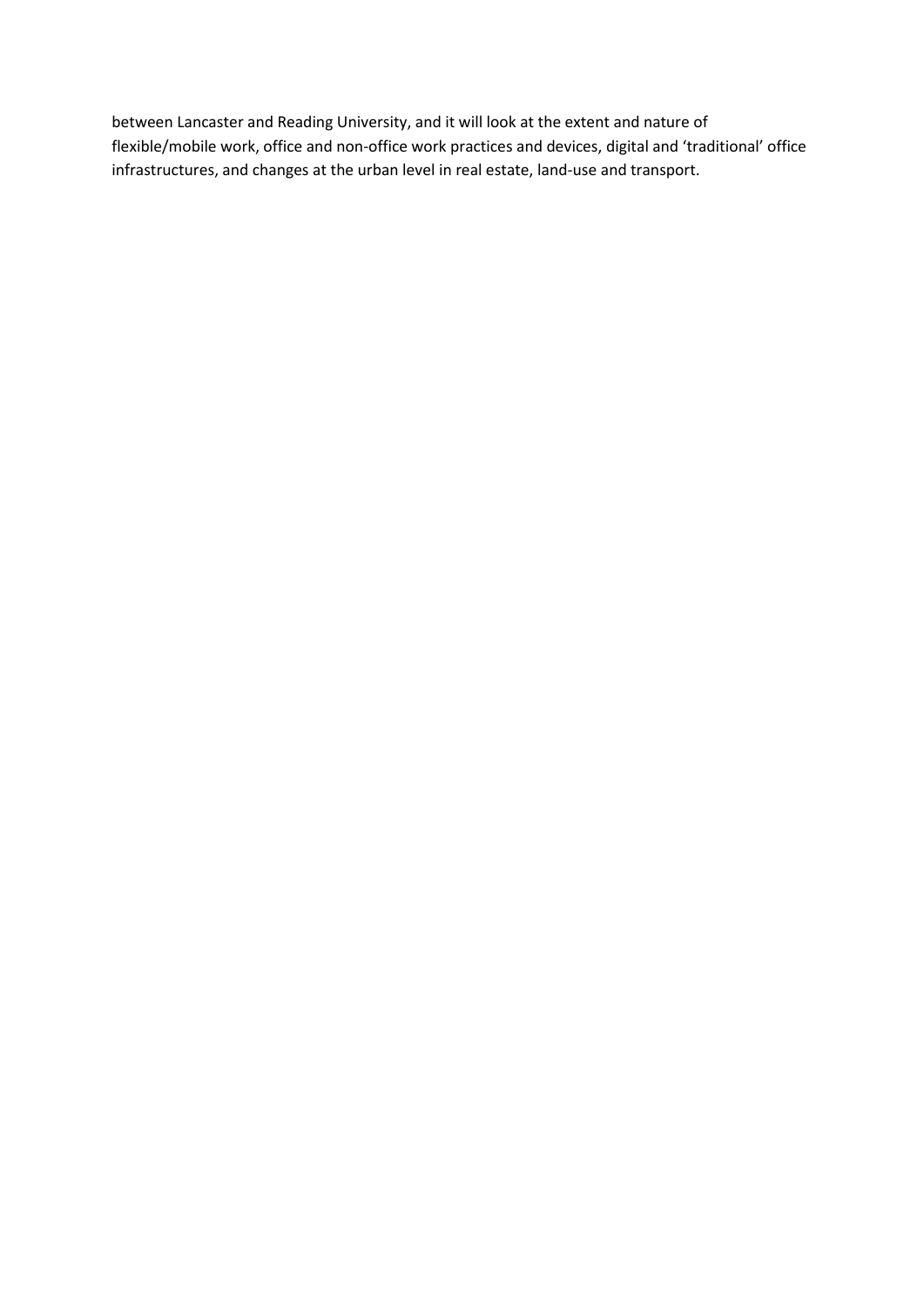# **Appendix 1: Programme of Workshop**

### **1000-1100 Welcome and framing the day**

**Welcome and housekeeping, introductions** – Noel Cass, Demand Centre

**Introduction to the ISF and futures thinking** Nick Dunn, Institute for Social Futures and Lancaster Institute for Contemporary Arts

**Future offices and office work: what is the office, where is the office and whose office is it? Framing the discussions** – Noel Cass, Demand Centre

**1100-1200 The future of office work: mobile, agile and flexible? – presentations and discussion,** chair Elizabeth Shove

**Offices and evolving work practices - James Faulconbridge**, Organisation, Work & Technology

**Organisation and space in the context of office work futures – Karen Dale**, Organisation, Work & Technology

**1200-1300 The future of 'the office': the sites and times of office work - presentations and discussion,** chair Noel Cass

**Mobile and remote working – the implications for 'the office' - Cathy Garner**, The Work Foundation

**Business travel and mobile work** - **Ian Jones**, Leeds University Institute for Transport Studies

**1400-1500 Future technologies and the tools of office work – presentations and discussion,** chair Noel Cass

**Collaborative and agile work - Lisa Wood**, Lancaster Medical School

**Mobile work/life and technologies - Luigina Ciolfi**, Sheffield Hallam University Communication and Computing Research Centre

**Connectivity, Wirelessness and Home - Janine Morley** – Demand Centre

**1500-1600 Drawing out the implications and scoping future research programme**

**The implications for future University offices and energy demand - Jan Bastiaans** - Lancaster University Energy Manager

**Shaping the Office (work) Future(s) mini-project and future research** – discussion facilitated by **Elizabeth Shove,** Demand Centre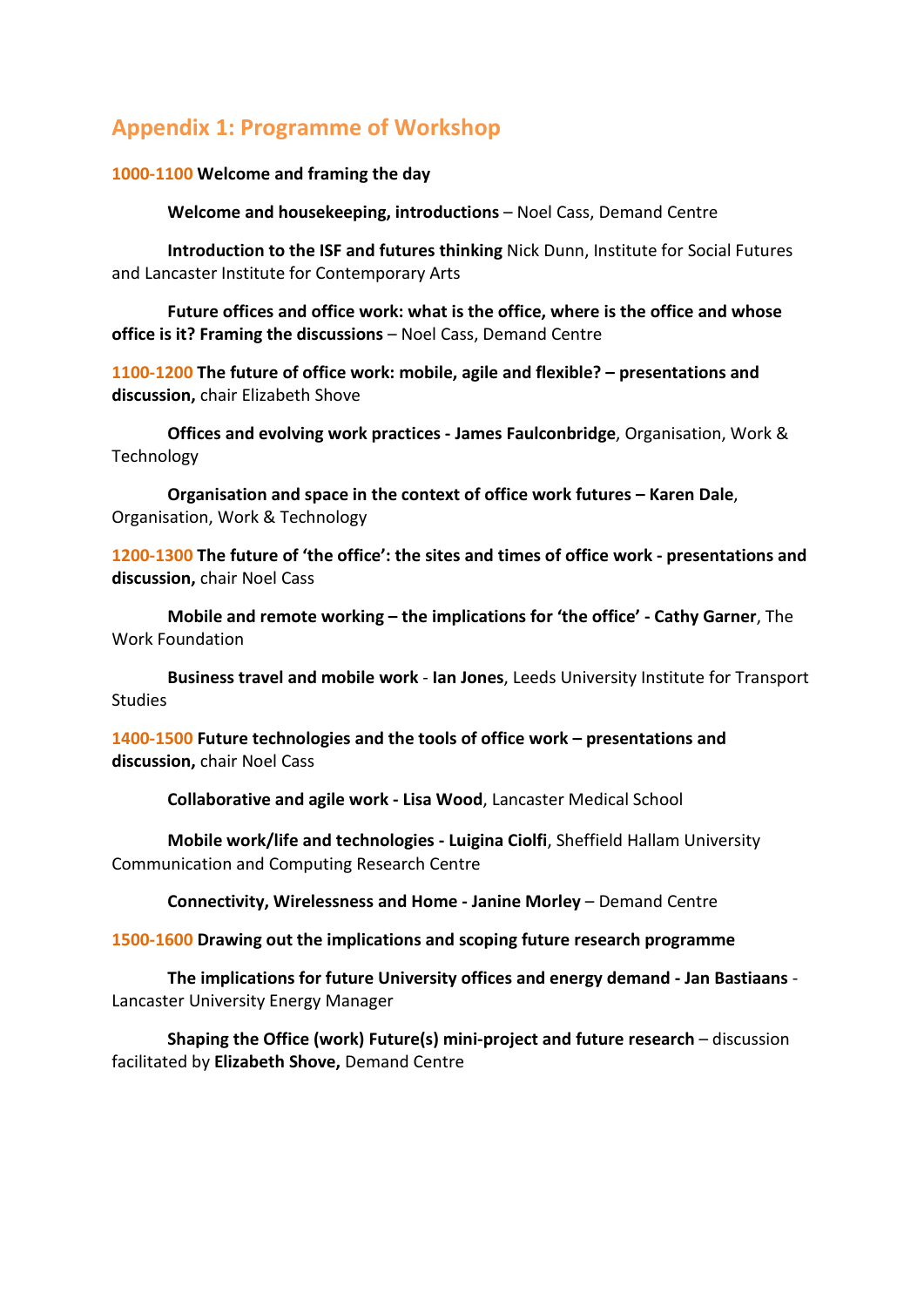# **Appendix 2: Workshop Presentation Notes**

The following is a summary of discussion, primarily written up from notes taken during the workshop – it is therefore necessarily brief and telegrammatic.

## **Nick Dunn - Introduction to the ISF and futures thinking**

Lancaster Institute of Contemporary Arts (LICA) and ISF – The Future City, Urban Studies.

Futures thinking is often technological not arts and humanities based, having social dimensions too. It often involves back-casting from potential futures.

'Future Cities' have been imagined for many years: seen as being Productive, Liveable, Sustainable, Well-being. Such thinking focuses on not just buildings but also lifestyles and mobility. Nick has worked in the past on "A visual history of the future"; visions as reflecting the cultural and social values of the times.

Mobile and home-work has re-emerged as 'eco-' (i.e. environmentally desirable), and the 'answer' is *smart everything*. Knowledge = control (or does it?) … the appeal of the novel. All predicated on efficiency and technofix approaches. Technical solutions however are still 'buggy', and technology might simply reproduce the power architectures that produce them.

Socially more atomised (technology based) – reacting to the  $20<sup>th</sup>$  Century? The younger generation no longer has access to e.g. the suburbs, so instead go for a 'downloadable' life – they need shared spaces, better transport, wifi. Future Cities (see http://eng.gruppohera.it/group/)

Third-space work: technology can move out of the workplace. Commodified on-demand services are non-specific, as opposed to personalised services (Uber etc).

#### **Discussions and questions:**

- AF there is an 'always on' model. Embodied energy is 'not there'.
- Is this neo-liberal? Gig economy entrepreneurship? In whose benefit? These are political matters
- DD Is the future city energy saving? In workplace, is there a role for information to change behaviour? Or is it delegated to smart systems/technologies?

### **James Faulconbridge - Offices and evolving work practices**

Reconcile 'unknown' user needs (in speculative office development) with 'what we know is 'needed'' – which is a set of cultural and normative expectations, not necessarily linked to actual end user needs.

Designers provide a building shell, and organisations provide the rooms etc., the fit-out, to how people work. Other workers are invisible (for example cleaners?)

### **Discussions and questions:**

- These are 'luxury offices', but other ones are available too…!
- $CG Is that because they are speculative buildings?$

### **Karen Dale - Organisation and space in the context of office work futures**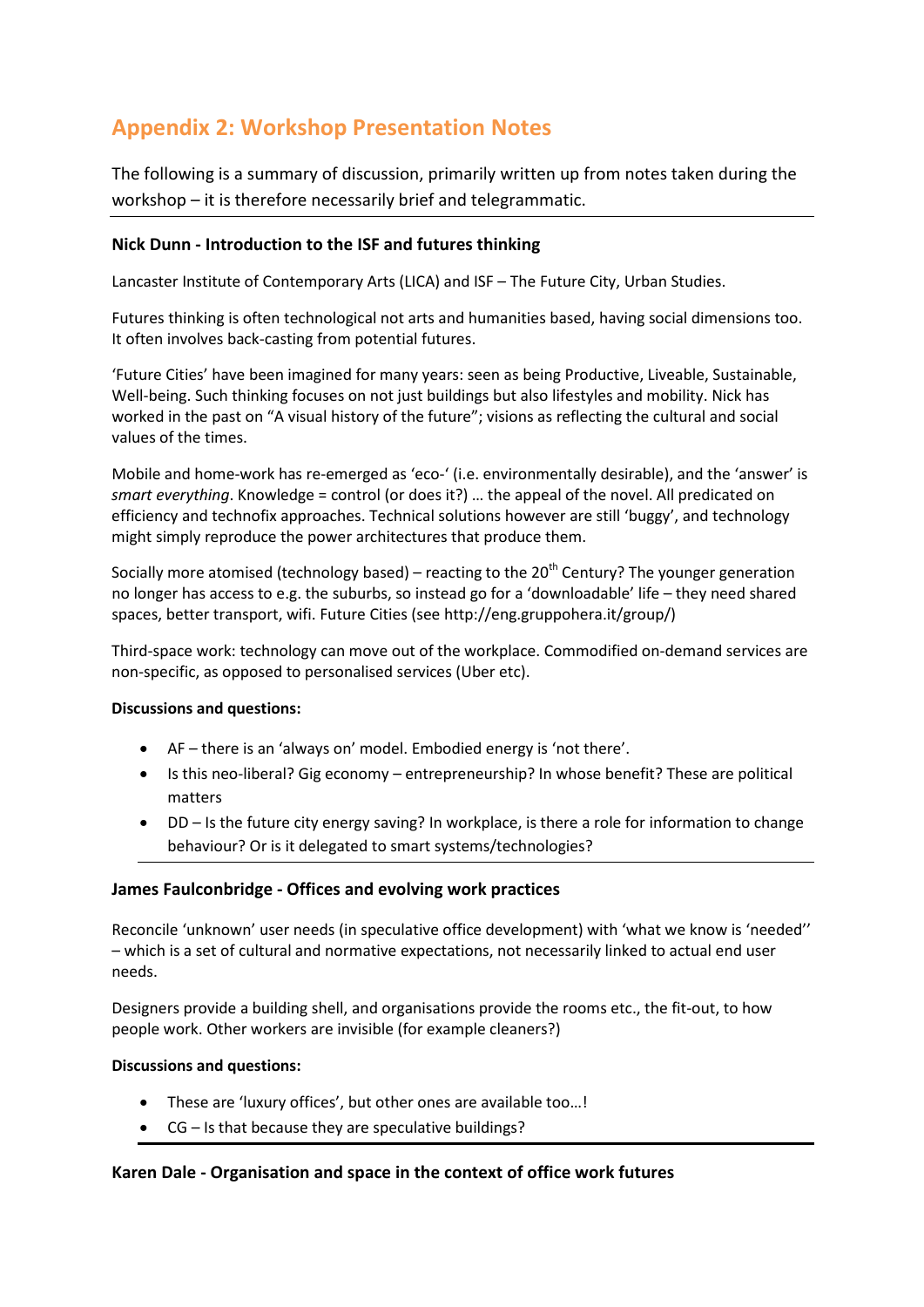The background paper for discussion presented a rhetorical and ideal picture and trends, the material about top-down managerialism resonated. Space is lived (and experienced through emotions). Not as conceived, planned, managed, by power, the organisation, and as part of the economy. The economy is, at the end of the day, embodied practice.

The Charles Carter building at Lancaster University was built to a BCO spec, with 4 floors, but an academic occupancy level are c.  $1:125\text{m}^2$  [or 125 people]

Aestheticisation is a process in office and work changes, (which futures?) with energy implications. 'Cool' obscures the e.g. power/economic relations -> it anaesthetises occupants to power.

Identity is at play: workers are encouraged to identify (with organisation)

Transparency (of building/organisation) – is a play on words/meanings. But glass walls fit this model of transparency. This model is claimed to have spread, but where is the proof of this?

Our identity is lived through living corporate spaces. We are a Consuming self – expressing choice and autonomy at work [the expectations of the Uni mirror those of usiness] Who is 'the consumer' of a building? 65% of businesses have less than 50 employees.

There are entrepreneurs *within* the Management School, and incubation spaces. Business as the model for other sectors. We can think of an Eco-system of different types of office spaces.

[GB?] Users, occupants, residents – different categories/roles of building 'users'. Who imposes these roles and model? Often Facilities Managers.

There are implications of office designs on actual work practices – interruptions and attention (open plan/transparent?): a need to focus, surveillance and control.

#### **Discussions and questions:**

- JF who is defining their new work practices? Who proliferates these ideas?
- More functionality is needed in offices, more diversity but is it actually needed? Does it simply increase expectations?
- ES is it more relevant to think about the changing relations of alone and team-work?

#### **Cathy Garner - Mobile and remote working – the implications for 'the office'**

The changing nature of work – for some? For knowledge workers. Co-working spaces, 33% of people are in organisations with fewer than 9 employees. There are 'transaction costs' to pulling work together when it is remote/agile. Linked to stages of organisations – start-up spaces and 'second round' (when have secured more funding) spaces.

More complex lives and responsibilities, aging population, illnesses, disconnects. Commute has an impact on health, on diet, no exercise. Why would you want to?

The death of cities??

Uberisation – privilege to work flexibly. Technology is necessary but not sufficient for 'good work', Face 2 Face work is still required? Trust is an issue with distanced work.

Ubiquitous tech – how to rejig the individual-organisation balance? Pluses and negatives for each. Working 55 hrs increases the chance of stroke by 33%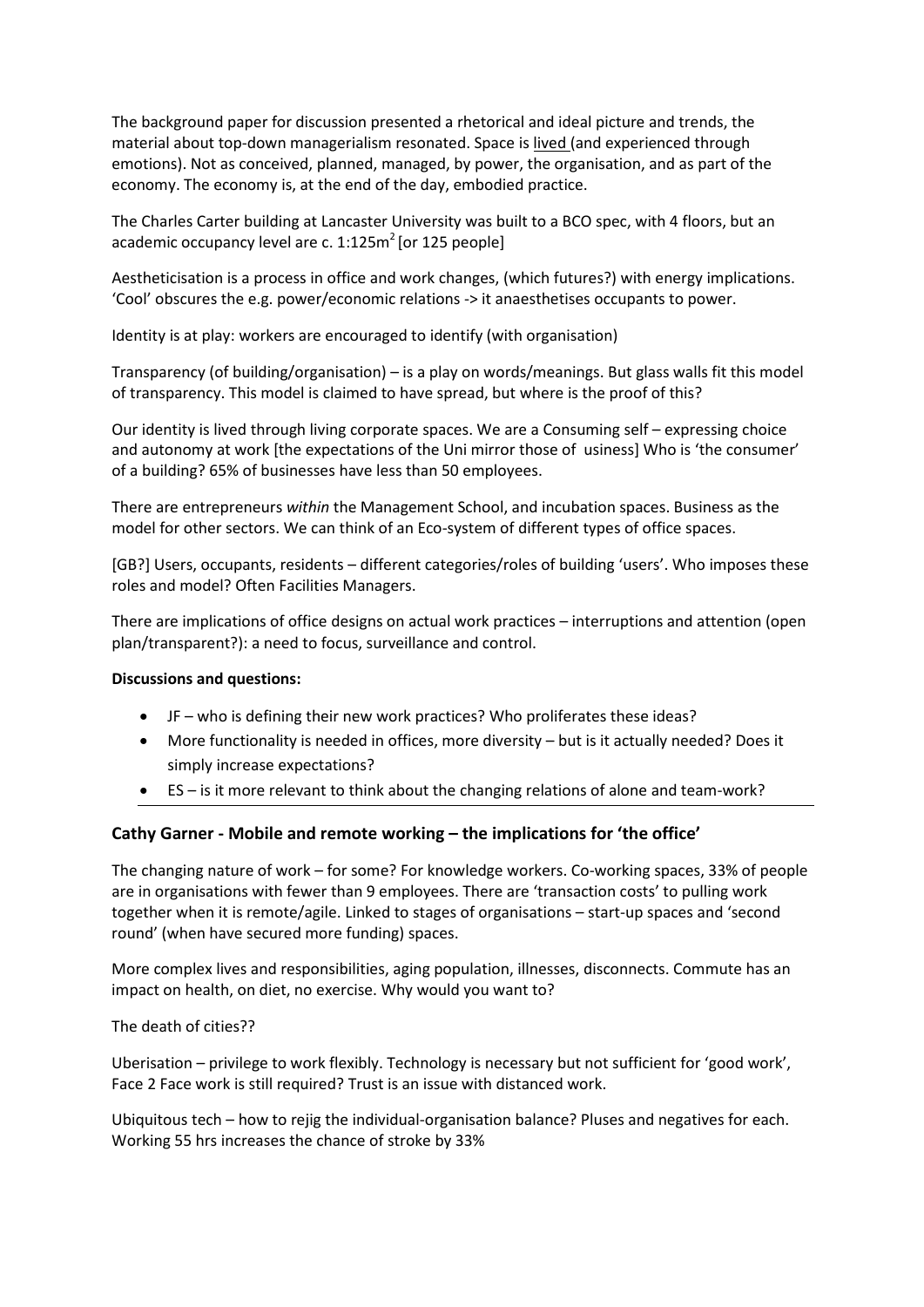How to manage mobile workers -> move to an output model, constant review productivity.Does productivity increase with mobile work? Has been shown in some cases e.g. BT and flexibility. Over 26 weeks employment = right to flexible work. Labels cover up the diversity under positives and negatives for employers and employees.

Mobile Work versus mobile work. Model versus reality – "selling the vision of the mobile worker"

There is also micro-mobility e.g. within building.

#### **Discussions and questions:**

- Email 'presenteeism'? (AF) It is now part of organisational culture.
- Mobile work won't kill the office, there are expectations from clients or assumed expectations from them.
- Architectural design of the 'home office' has huge commercial opportunities the corporatisation of the home?
- Flexibility is important in office spaces BUT also have to bear in mind resale: so they have to be generic[?]

#### **Ian Jones –Business travel and mobile work**

There will be no virtual technology "death of the office" – but a blended future instead.

What is office work? – depends on the sector. There are historically fairly stable levels of business travel blending the virtual and the non-virtual offices and work.

Office space is increasingly flexible and yet there is still the need to collaborate, skype is replacing some travel but rather than substitution there is an overall increase in communication [rebound effect] There is a transition, but to what is not quite certain. Not all in the organisations we studied were 'knowledge workers'.

Individual work, is not an individual choice?! People can be pushed into it. In the companies we looked at, firms might set up a local office. They discovered there was not much intra-organisational communication.

Intrinsic – some work was not 'virtual ready' – you can't 'manage' travel in isolation without unravelling it from work practices.

What was not in the background paper – corporate re-organisation, multiple office teams. Where are the people who are missing from their desks?

Futures – whose? Sector dependent again. An uneven transition (4 different sectors, again). Organisations and offices colonise new cities, the "office" is not necessary in "work". There is a relation to space and technology dependent on the intrinsic nature of work (practice).

Low utilisation rates show that work is not necessarily not in the office. Freed time is like 'supressed demand' (in transport)

#### **Discussions and questions:**

- People have multiple presences through technology (e.g. in meeting and working at the same time – in meetings and teleconferences)
- What is a meeting? Why is it like that? What is essential for it?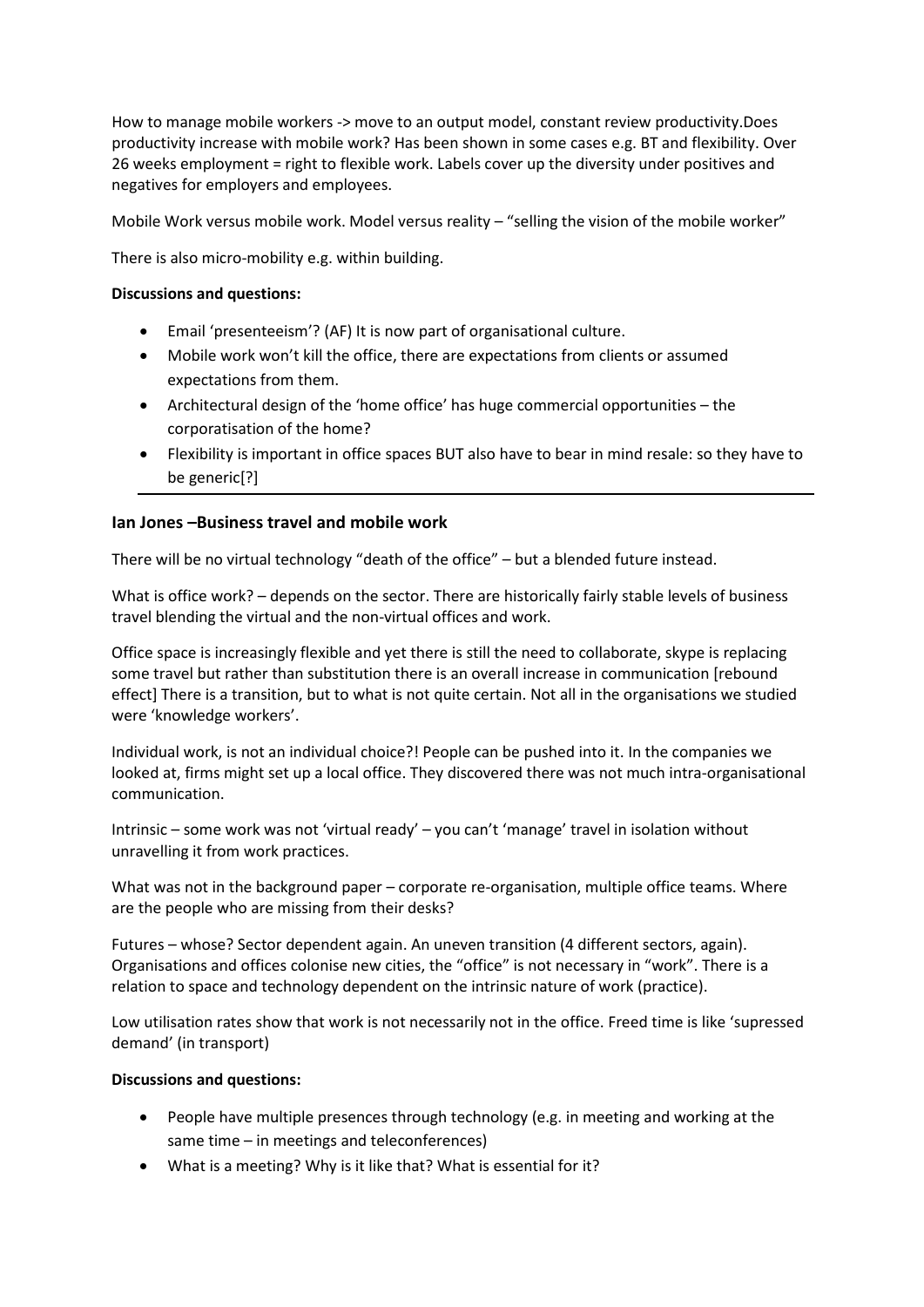- How has travel embedded itself in business practices? And likewise into meetings as a "thing" – a social practice entity?
- GB- Management by walking about is an embodied practice.
- There is a status in being 'untethered', being able to roam the office (and beyond).
- Screen to screen, window to window, face to face … what is there between screen and face to face? Window (in office) transparency again, view – all optical metaphors.

### **Lisa Wood - Collaborative and agile work**

As title says, about collaboration and agile, not offices!

Agility – spanning different disciplines, organisations, cultures etc. Business agility is management 'out of sight/site', monitoring and accountability. Agile is a discourse from the military too!, along with 'adaptable' and 'capable'.

Face to face and co-presence, there are compulsions to proximity. Video shown of firemen. A flipchart was used as a physical command post, where the team leader is standing. But controllable as focus doesn't work with wanting to be 'agile'.

App[lied?] Mobility – picking up work and moving it. This is mobile work (and social workers etc.), but not knowledge work necessarily, autonomy? What hierarchies are involved? Who is required to be still? Those who do not move.

Tele-medecine (e.g. diagnosis through the screen) - is being sold on its environmental benefits.

#### **Discussion and questions:**

• Eggers (2013) The Circle – novel. Future dystopia of transparent organisation, where everything is provided.

### **Luigina Ciolfi - Mobile work/life and technologies**

Uses social science of human/technology interactions, looking at different worksites.

Agility = reconfiguring practices and tasks to fit. So technology doesn't make you better everywhere – it is fitted to situations.

Workers' decisions about mobility are social e.g. involve a team, trust, collaboration. Management view is that "you are flexible (you have tech) – GO!" The worker's view is that it is or should be a choice (autonomy), opportunity and obligation.

Workplaces are fluid (anywhere-ish) and the office is fluid (infected by other practices). Therefore, we should avoid abstracted accounts of mobility of working 'anytime, anywhere' – instead stick to situated accounts.

The Nomad project had 4 cases – they were not all 'elite', but they were all in the creative sector.

'Place-making' (expressive function of the organisation) applies to e.g. company furniture for home office of a sales rep.

- Blending (not reinforcing) work/life (and boundaries)
- Why go to the office to work? For hi-tech software, for files, to meet, and because the project is more than the individual.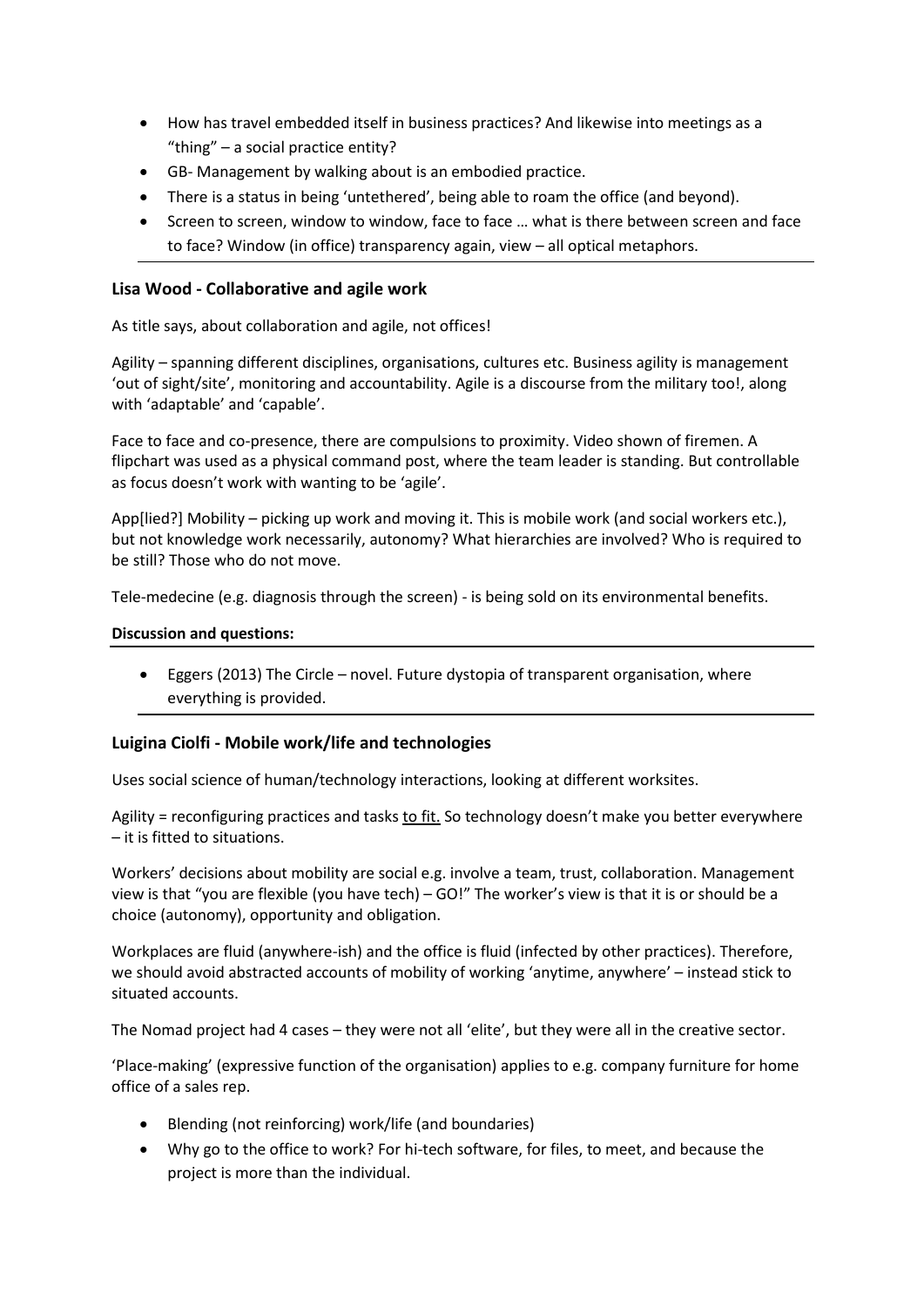- Solitary work/travel: focus on the customer at the end!
- You can rent an empty physical office with a phone at the end that passes on messages kept for the area code! (the symbolic power of space)
- Work from home in order to be available 24 hours and represent the company
- Home office allows 'closing the door' privacy and focus.
- "Office" at home, is now called a home *office* (not a study any more), reconfiguring space, like "lounges" – business lounges too, reflecting roles and responsibilities of 'work', and work/life balances and expectations.
- There is the possibility of positive 'hacking' of systems of connectivity for your own benefit (resistance to surveillance?)
- Change in nature of employment: Self-organisation, unpaid work, self-advertising, tax returns, online portals etc. replacing previous staffed services. (Neo-liberalisation?)

#### **Discussion and questions**

• Spatial changes in the provision of services/tethering of practices: Tethered processing and data moved to blanket provision, leading to a need for ways to escape (protected spaces)

### **Janine Morley - Connectivity, Wirelessness and Home**

Office and home: the interactive technology in each influences each other and so do practices. Blend between technologies and specific work micro-practices. What 'work' takes place at home and where, not just in a "home office"? Specifically, there are other forms of work in homes and offices, many of which are IT-dependent, beyond working for paid positions, e.g. reviewing, blogging, or home admin.

When services are increasingly provided online, e.g. solicitors and accountants, there are changes to who comes to offices (e.g. customers), which has changed office work.

"Office" is therefore a construct and changes.

Connectivity and data intensification. There is internet in everything, 'on demand' (TV) lead us to wonder, what is the office equivalent? In particular are there common forms of work that are becoming increasingly data-intensive, and only possible with live and super-broadband connections? Video-conferencing is an obvious case.

Data accessibility. Geography of connectedness, some data-heavy work is not possible on phones or with less bandwidth. What will the 'internet of things' lead to? Monitoring of the office environment and employee health?

Extrapolate from the present? Follow trends? Imagine futures? This is not yet resolved. Grey literature portrays a particular type of vision and future. We should remember that 'representations of what changes, also change'

[Mobility of data and storage and work and materials]

There is work done to be mobile: planning, preparing kit etc. – Mobile work done BEFORE or WITHOUT technology…

Co-presence, past and present together too, in materialities.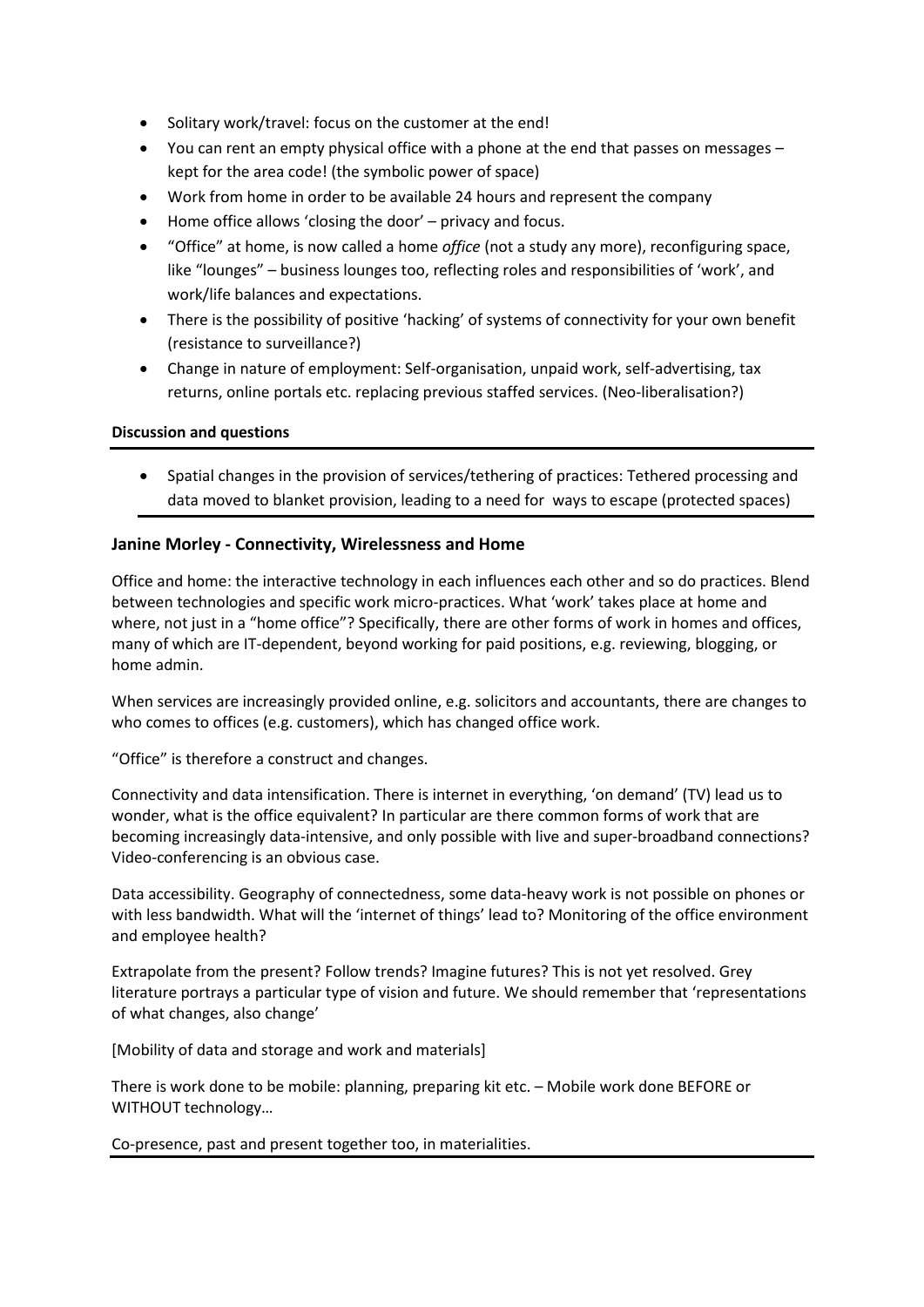## **Jan Bastiaans (Lancaster University Energy Manager) - The implications for future University offices and energy demand**

There is a traditional view of 9-5 office. We have achieved energy efficiency in heating, a bit in electrical, but the number of devices is rising and undoing these advances. It is preferable to design in passivity rather than services, where possible. Design teams (in new build) then push back against this.

More individual control, flexibility of change in use. Open plan does NOT equal thermal comfort/control. More data is being collected. But it is not being translated into behaviour change.

GROWTH (e.g. of student numbers, of campus) is a very real issue and problem. It is anti-efficiency, rebound, numbers of buildings and users. Known as 'stuff and standby'.

EFFICIENCY – Old Management School buildings (1970s? 80s?) are 20% *more* efficient than Charles Carter (<10 years old)! Charles Carter has a BREEAM Excellent ('wallpaper') – an award winning green building! Design process is to over-engineer (for safety for redundancy, for peaks etc.), then cost it, then value engineer, but bring in cheaper and less efficient services, so the energy consumption always creeps up from design to use.

Space data – the university has c. 2,000 offices, at an average of  $17m^2$  per office.

UTILISATION: 2,300 staff (including mobile, non-office staff), means there is 14.9m<sup>2</sup> of office space/person [servicing the empty office!]

The 'holy grail' is "how spaces are being used, and how to use them properly"

CONTROL –more data collected, but for what purpose?

We need a commitment (political) to tackle energy efficiency in decision-making processes, tap into 'adaptive capacities' e.g., in comfort, and utilise space better.

Historical specificity of size of 'the university office': seminar sizes, tutorials in rooms, teaching etc., the practices of research and teaching and therefore how a University works…

#### **Discussion and questions:**

- CHOICE (of students, of staff) yes, it is the discourse driving everything.
- JF: Have we any evidence on what people want and do and expect?
- GB: All estate managers think the same view of e.g. open plan and hot-desk. Energy is not an issue, controlling and managing academics is!!

## **Last session: What would you want to know to research and think through the future of offices and office work? What sort of data etc.?**

Each participant was asked to think of three things that were major conclusions or further questions from the workshop, which are recorded in note-form below:

- Place Futures of worktime.
- Services 24hrs.
- Futures of co-presence/mobility, futures of 'flexibility'
- Role of IT, and how it ripples out: data and storage.
- Knowledge about time, rhythms of worktime.